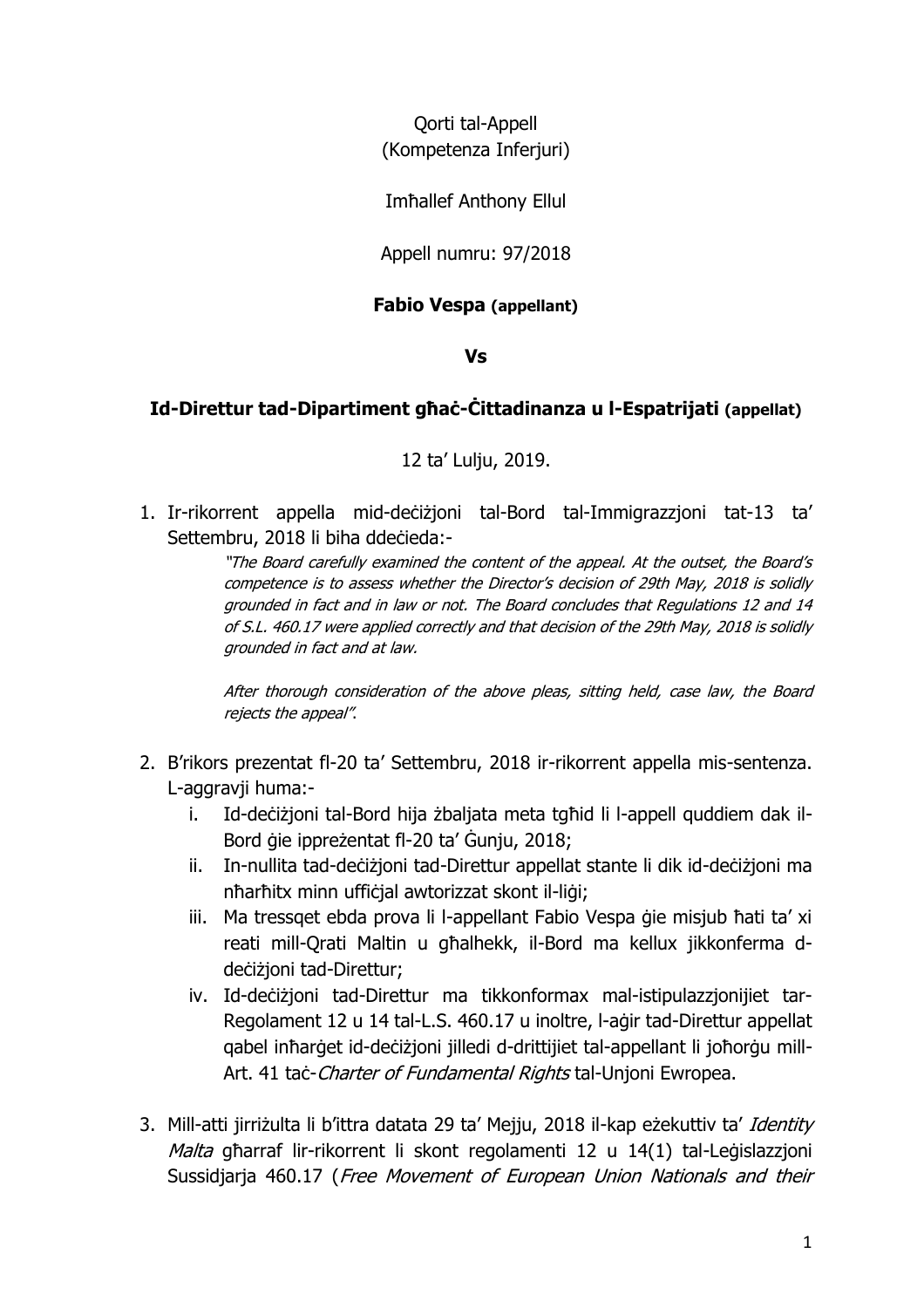Family Members Order), ".... **your rights of free movement in Malta are being restricted on grounds of public policy and public security**. Such decision is being taken in light of **your criminal conduct in the country** and the **related decisions of the Courts of Justice of Malta**". B'dik l-istess ittra r-rikorrent ingħata wkoll avviż li jekk jibqa' f'Malta wara xahar mid-data tagħha, ikun bi ksur tad-disposizzjonijiet tal-Att dwar l-Immigrazzjoni (Kap. 217).

- 4. Leġislazzjoni Sussidjarja li saret taħt l-Att dwar l-Unjoni Ewropea (Kap. 460)
- 5. B'riferenza **għall-ewwel aggravju**, l-ilment sar bla bżonn għaliex il-Bord ma ċaħadx l-appell minħabba li kien tardiv. Għaldaqstant, mhemmx bżonn li l-qorti tqies iktar dak l-aggravju.
- 6. Fir-rigward **tat-tieni aggravju**, il-Bord qal:

"..... It results that letter dated 29th of May, 2018 is signed by the Chief Executive Officer which position is an Executive position. Decision dated 29th May, 2018 although signed by the Chief Executive Officer who carries a headship position within Identity Malta was taken on behalf of Identity Malta. The Board cannot agree with appellants plea simply on the basis that decision was not issued by a competent official. On the contrary and as already stated the Chief Executive Officer carries an important role within Identity Malta and is certainly not a clerk who has no decision making powers. Besides decision was not taken in his personal name but in his capacity as Chief Executive Officer of Identity Malta.

Also, the Board refers to sub-legislation 497.07, Article 9(1) and (2) of the Laws of Malta wherein it states that, (1) 'The Agency shall have a Chief Executive Oifficer to be style as the 'Chief Executive Officer', Identity Management and Ancillary Services who shall be responsible for the performance, functions and duties of the Agency and who shall be responsible for the daily management of the Agency in accordance with the Act.... This re-affirms that the Chief Executive Officer is reponsible for the performance, functions and duties of the Agency and certainly has the remit and power to issue decisions".

- 7. Il-qorti tosserva:-
- 7.1 L-avviż li nhareġ minn *Identity Malta* datat 29 ta' Mejju, 2018 jirreferi gharregolament 12 u 14 tal-Leġislazzjoni Sussidjarja 460.17;
- 7.2 L-avviż isemmi ordni ta' restrizzjoni li tinħareġ ai termini tar-regolamenti 12 tal-istess leġislazzjoni sussidjarja;
- 7.3 Minn qari tar-regolament 3, hu evidenti li l-ordni ta' restrizzjoni għandha tinħareġ mid-Direttur tad-Dipartiment taċ-Cittadinanza u Expatriates;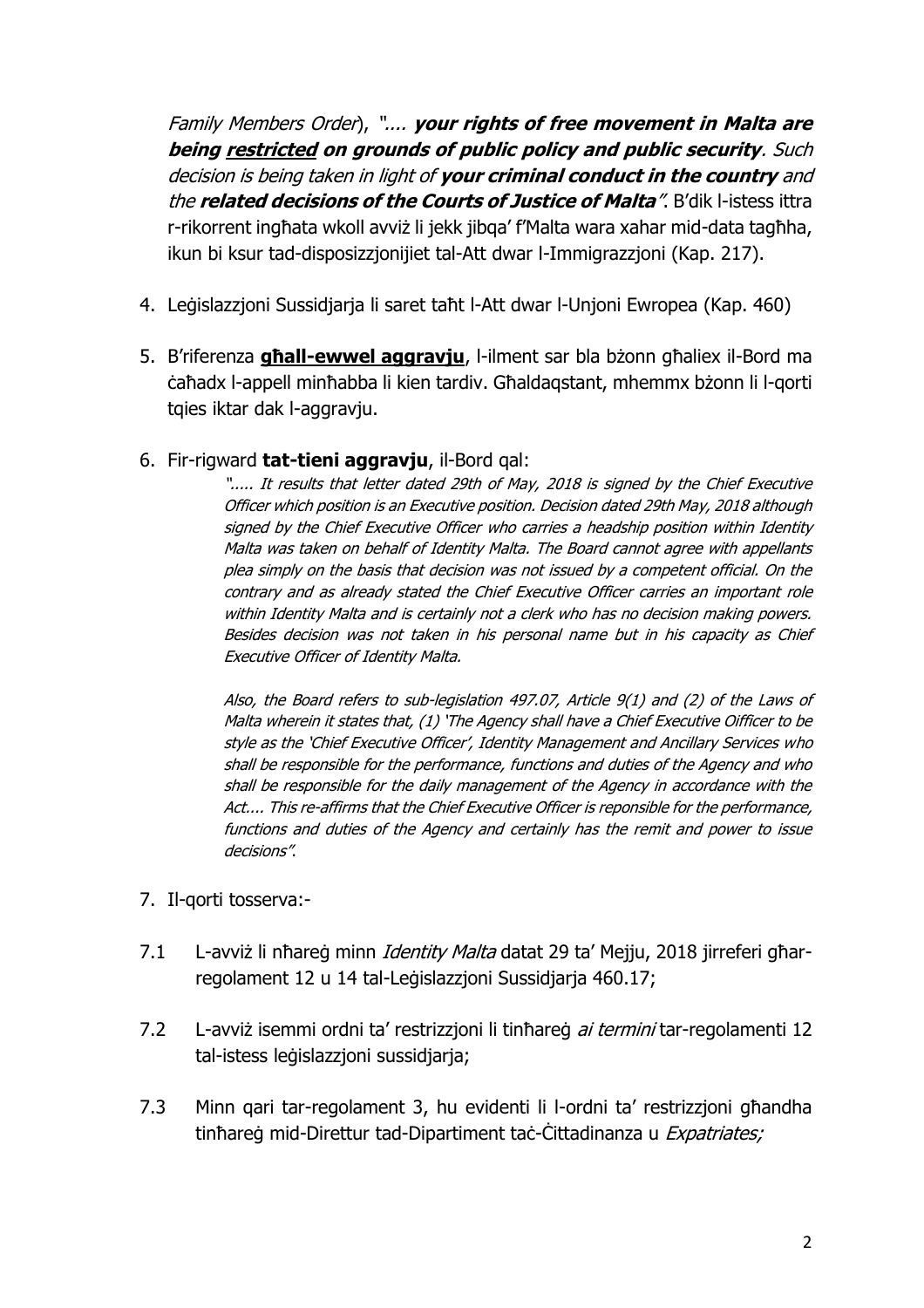- 7.4 Leġislazzjoni Sussidjarja 595.07 (Ordni li Jwaggaf l-Aġenzija Identita' Malta) hi dik li biha twaqqfet Identity Malta. Skont regolament 9, l-aġenzija għandha uffiċjal kap eżekuttiv li "... jkun responsabbli **għall-prestazzjoni, il-funzjonijiet u d-dmirijiet tal-Aġenzija** u li jkun respnosabbli għattmexxija ta' kuljum tal-Aġenzija skont l-Att";
- 7.5 Minn qari tal-Att dwar l-Amministrazzjoni Pubblika, hu evidenti li d-Dipartiment taċ-Cittadinanza u *Expatriates* ma bagax jeżisti (ara tieni skeda ta' Kap. 497 u issa sostitwit bil-Kap. 595) u minflok twaqqfet l-aġenzija Identita Malta. Meta daħal fis-seħħ Kap. 497 (Att 1 tal-2009), id-Dipartiment kien għadu jeżisti tant hu hekk li jissemma fit-Tieni Skeda tal-Att bħala wieħed mid-Dipartimenti tal-Gvern.
- 7.6 Dak li qabel kien il-funzjoni tad-Dipartiment għadda għand l-aġenzija Identita' Malta.
- 8. Fiċ-ċirkostanzi, il-qorti hi tal-fehma li r-raġunament tal-Bord kien korrett minkejja li l-kariga ta' Direttur għal Affarijiet dwar Cittadinanza u Expatriates għadha tidher fil-liġi.
- 9. **Bit-tielet aggravju** l-appellant argumenta li ma tressqet l-ebda prova li rrikorrent kien instab ħati ta' reati minn qrati f'Malta.
- 10.Il-qorti ikollha ssemmi l-mod dilettantesk ta' kif Identita Malta ddefendiet il-każ f'materja li min-natura tagħha hi ta' ordni pubbliku. F'dan il-każ l-aġenzija lanqas biss ma ndenjat ruħha li tippreżenta kopja legali tas-sentenzi li ngħataw mill-qrati Maltin kontra Vespa.
- 11. Il-fatt li l-Bord ħa l-inizjattiva u għamel on line search tas-sentenzi li ngħataw kontra l-appellant, m'huwiex ser jiġi kkundannat minn din il-qorti. Il-Bord m'huwiex marbut bi proċedura partikolari. Fl-istess waqt l-appellant ma ressaq l-ebda prova li dak li qal il-Bord m'huwiex minnu.
- 12.Fil-fatt jirriżulta li:
	- i. B'sentenza **tal-14 ta' Jannar, 2016** il-Qorti tal-Appell Kriminali ikkonfermat sentenza ta' ħtija tal-appellant li fost'affarijiet oħra kien importa jew ggieghel li tkun importata f'Malta medicina perikoluża, kif ukoll kellu l-cannabis fil-pussess tiegħu. L-appellant kien kundannat sentejn priġunerija. Il-każ seħħ fil-21 ta' Frar, 2012 meta l-appellant kien dieħel Malta minn Katanja. Fis-sentenza tal-Qorti tal-Appell Kriminali jingħad li waqt tfittxija nstabu żewġ pakketti b'ħamsa u għoxrin (25) żerriegħa kull wieħed tal-pjanta cannabis. Inoltre, irriżulta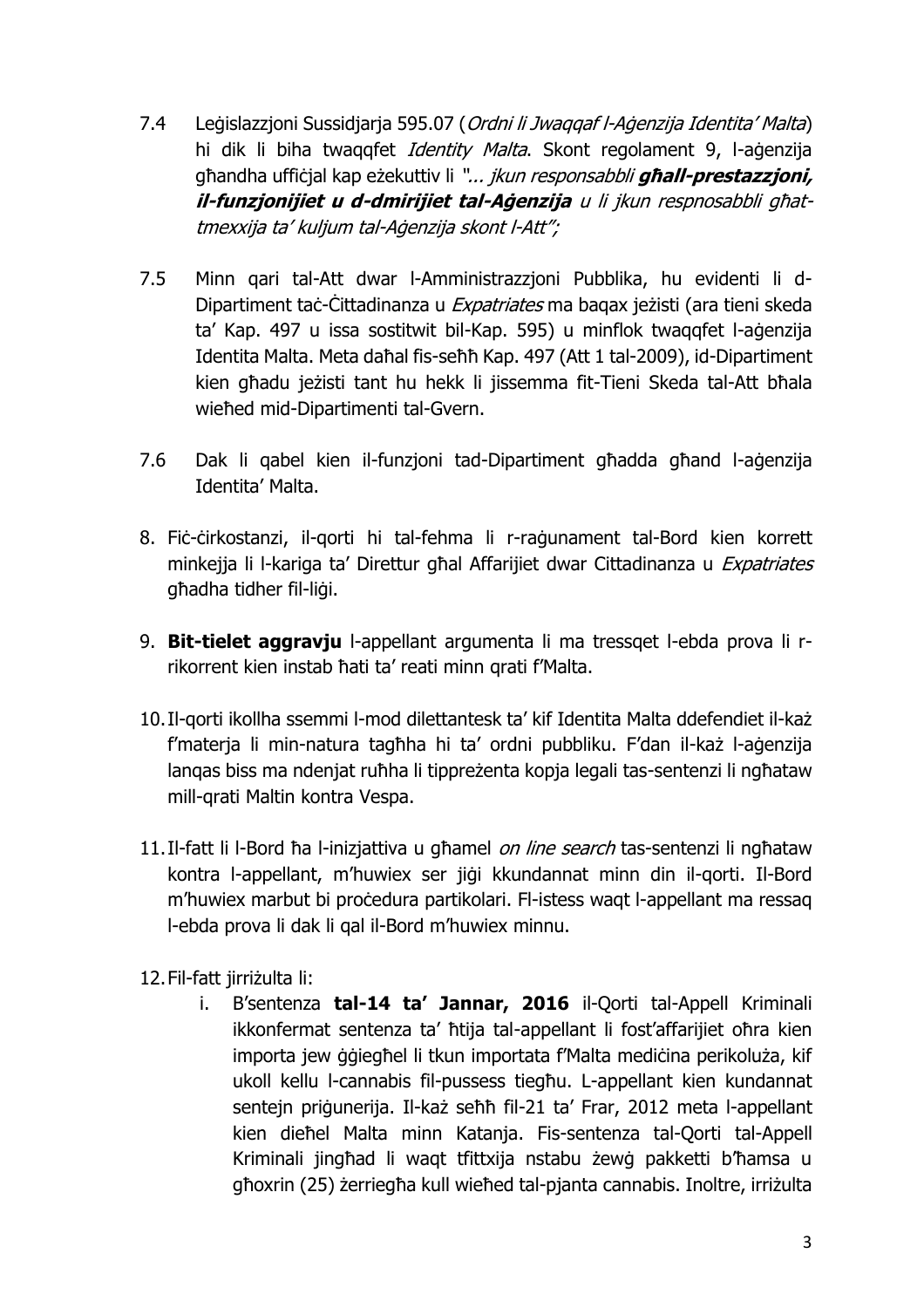li l-appellant għamel użu minn dokument falsifikat meta daħal Malta, fis-sens li ppreżenta karta tal-identita' li tgħajjat lil ċertu Michele Vespa bir-ritratt tal-imputat.

- ii. B'sentenza **tat-28 ta' Frar, 2018** il-Qorti tal-Maġistrati (Malta) bħala Qorti ta' Ġudikatura Kriminali ikkundannat lill-appellant għallpriġunerija ta' sitt (6) xhur wara li sabitu ħati ta' falsifikazzjoni ta' karta ta' identita Taljan maħruġa f'isem Giacomo Cona u li għamel użu millistess dokument. Reat li wettaq f'dak iż-żmien.
- 13.L-appellant jaf tajjeb x'kienu l-każijiet li kellu f'Malta, bl-iktar wieħed riċenti hu dak dwar reat li wettaq fi Frar, 2018 u fir-rigward ta' liema tirreferi s-sentenza tat-28 ta' Frar, 2018. L-appellant żgur li ma ġiex sorpriż b'dawk il-fatti ġialadarba kien personalment involut f'dawk il-kawżi.
- 14.Għal dak li jirrigwarda **l-aħħar aggravju**, hu evidenti li l-appellant hu repeat offender bl-aħħar każ ikun dak li seħħ fi Frar, 2018. Każijiet li min-natura tagħhom huma serji. Saħansitra jirriżulta wkoll li l-appellant kien fid-9 ta' Lulju, 2009 diġa instab ħati mit-Tribunal ta' Katanja u weħel piena ta' priġunerija ta' tlett (3) snin (ara sentenza tal-11 ta' Ottubru, 2016 tal-Qorti tal-Maġistrati (Malta) bħala Qorti Rimandanti fi proċeduri ta' estradizzjoni li saru skont il-Kap. 276) li wkoll kellhom x'jaqsmu ma' traffikar ta' droga u sustanzi psikotropici. F'dik is-sentenza l-qorti ordnat l-estradizzjoni tiegħu minn Malta sabiex jiskonta l-piena ta' ħabs. M'huwiex ċar jekk dik l-ordni kinitx twettqet.
- 15.L-appellant għandu 35 sena u skont l-avviż mibgħut lill-appellant, l-ordni ta' restrizzjoni nħarġet minħabba r-reati li wettaq f'Malta u li nstab ħati tagħhom.
- 16.Skont artikolu 27(1) tad-Direttiva 2004/38:-

"1. Subject to the provisions of this Chapter, Member States may restrict the freedom of movement and residence of Union citizens and their family members, irrespective of nationality, on grounds of **public policy**, **public security** or public health. These grounds shall not be invoked to serve economic ends.

2. Measures taken on grounds of public policy or public security shall comply with the principle of proportionality and shall be based exclusively **on the personal conduct of the individual concerned**. Previous criminal convictions shall not in themselves constitute grounds for taking such measures.

The personal conduct of the individual concerned must represent a genuine, present and sufficiently serious threat **affecting one of the fundamental interests of society**. Justifications that are isolated from the particulars of the case or that rely on considerations of general prevention shall not be accepted".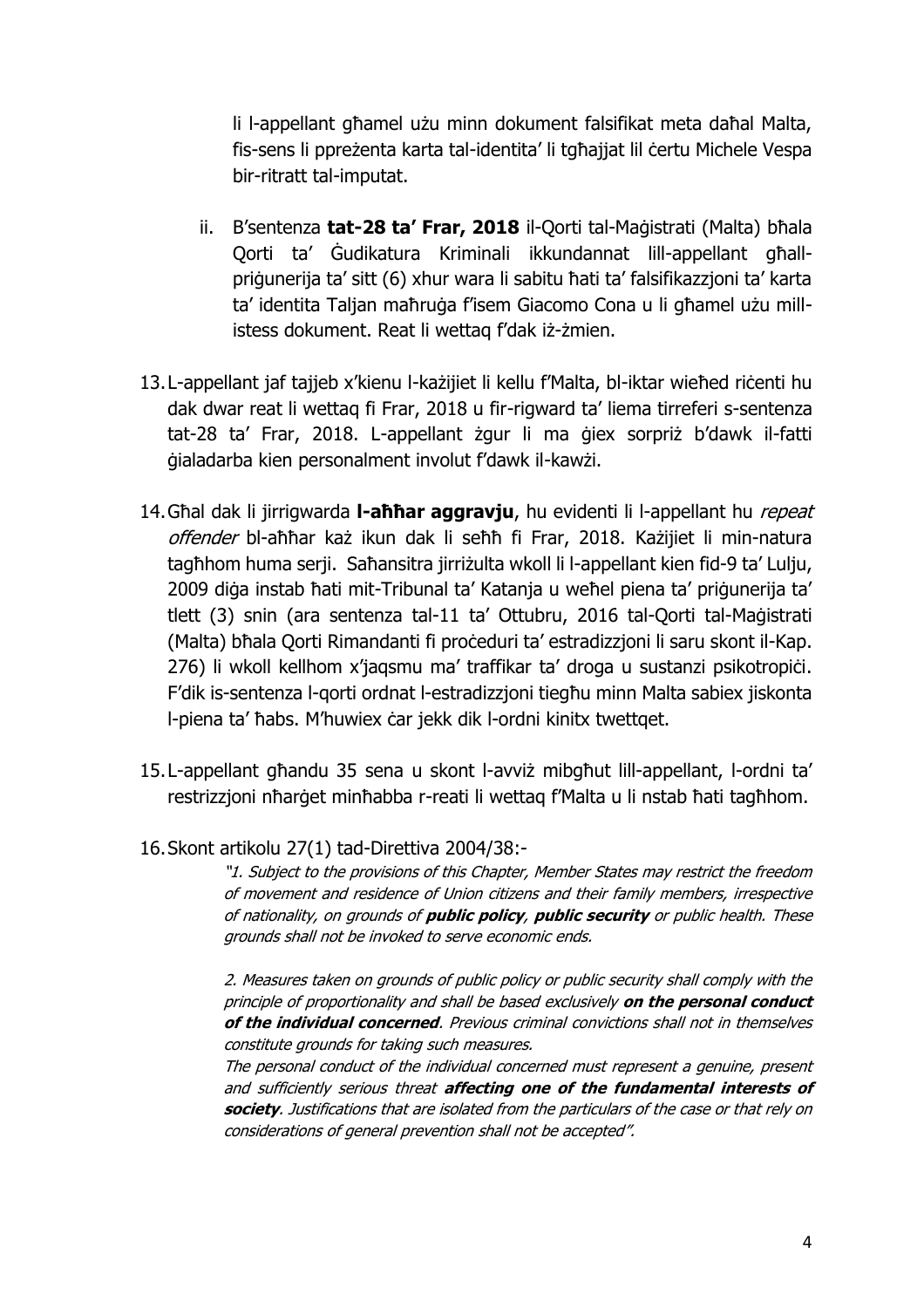- 17.Fis-sentenza **H.F. vs Belgische Staat** (C-366/16) tat-2 ta' Mejju 2018, il-Qorti Ewropea (Grand Chamber) osservat:
	- 39. It is apparent from Article 27(1) of Directive 2004/38 that Member States may adopt measures which restrict the freedom of movement and residence of Union citizens and their family members, irrespective of nationality, **on grounds, in particular, of public policy or public security, but those grounds may not be invoked to serve purely economic ends**.
	- 40. In accordance with the Court's settled case-law, while Member States essentially retain the freedom to determine the requirements of public policy and public security in accordance with their national needs, which can vary from one Member State to another and from one era to another, particularly as justification for a derogation from the fundamental principle of free movement of persons, those requirements must nevertheless be interpreted strictly, so that their scope cannot be determined unilaterally by each Member State without any control by the institutions of the European Union (judgment of 22 May 2012, I., C-348/09, EU:C:2012:300, paragraph 23 and the case-law cited; see, to that effect, judgment of 13 July 2017, E, C-193/16, EU:C:2017:542, paragraph 18 and the case-law cited).
	- 41. Accordingly, the concept of '**public policy'**, in Articles 27 and 28 of Directive 2004/38 has been interpreted in the Court's case-law as meaning that recourse to that concept presupposes, in any event, the existence, in addition to the social disturbance which **any infringement of the law involves, of a genuine, present and sufficiently serious threat affecting one of the fundamental interests of society** (judgment of 24 June 2015, H.T., C-373/13, EU:C:2015:413, paragraph 79 and the case-law cited).
	- 42. As regards the concept of 'public security', it is clear from the Court's case-law that this concept covers both the internal and external security of a Member State (judgment of 23 November 2010, Tsakouridis, C-145/09, EU:C:2010:708, paragraph 43). Internal security may be affected by, inter alia, **a direct threat to the peace of mind and physical security of the population of the Member State concerned** (see, to that effect, judgment of 22 May 2012, I., C-348/09, EU:C:2012:300, paragraph 28)......

Moreover, while, in general, the finding of a genuine, present and sufficiently serious threat affecting one of the fundamental interests of society, within the meaning of the second subparagraph of Article 27(2) of Directive 2004/38, implies **the existence in the individual concerned of a propensity to repeat the conduct constituting such a threat in the future**, it is also possible that past conduct alone may constitute such a threat to the requirements of public policy (judgment of 27 October 1977, Bouchereau, 30/77, EU:C:1977:172, paragraph 29).

18.Għal dawk li huma l-każijiet ta' traffikar ta' droga, jirriżulta li ilhom is-snin li ġraw, bl-aħħar wieħed ikun seba' (7) snin ilu. Dawk il-każijiet waħedhom mhumiex biżżejjed sabiex jikkonvinċu lill-qorti, meta tqies kemm ilhom li graw.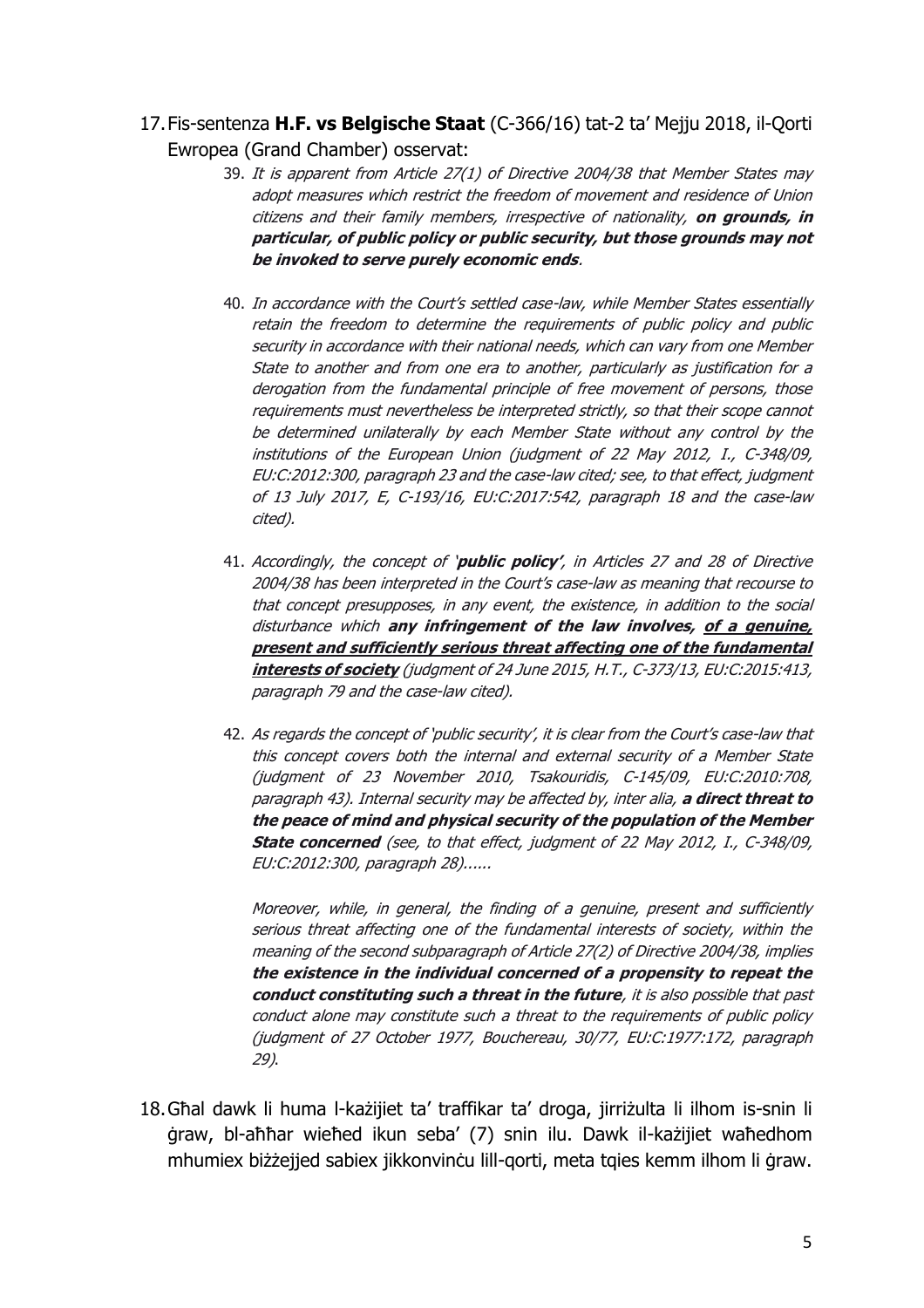#### 19.Fid-deċiżjoni l-Bord tal-Appelli qal:

"The matter pertinent to case C-348/09 discussed above regarded an Italian national who was expelled from Germany following conviction of offences relating to sexual assault, sexual coercion and rape of a minor. The competent German court had condemned the Italian national to incarceration for seven years and six months. **In the current case, the Criminal Court condemned the appellant to imprisonment for eight years.** Therefore, the Board believes that if incarceration for seven years fell within the notion of imperatrive grounds of public security, the so does the appellant's condemnation, which was for a longer period of time".

- 20.Lill-qorti ma rriżultalhiex li l-appellant kellu każ quddiem il-Qorti Kriminali u li kien ikkundannat għal tmien (8) snin priġunerija. Il-Bord ma tax dettalji dwar dik is-suppost deċiżjoni. L-appellata stess mat-tweġiba tal-appell ippreżentat żewġ sentenzi u l-ebda waħda mhi tal-Qorti Kriminali u ma fihiex kundanna għal tmien snin priġunerija.
- 21.Il-qorti żżid li filwaqt li l-każ C-348 tal-Qorti Ewropea kien dwar każ ta' persuna li wehlet seba' snin u nofs habs "for the sexual assault, sexual coercion and rape of a minor", f'dan il-każ il-Bord m'għamel l-ebda riferenza għar-reat li suppost wettaq l-appellant u li nstab ħati tiegħu.
- 22.Madankollu l-appellant ma ressaqx prova:
	- i. Li f'Malta għandu rabtiet familjari;
	- ii. Li f'Malta għandu xi attivita' ekonomika bi qliegħ jew impieg;
	- iii. Li f'Malta integra ruħu;
	- iv. Kemm ilu residenti Malta b'mod kontinwat u eskluż il-perjodu li kien qiegħed jiskonta sentenza fil-ħabs. Ma tax prova li f'Malta jgawdi minn dritt ta' residenza permanenti (ara l-każ ta' **B and Vomero** (C-316/16) tas-17 ta' April, 2018);
	- v. Dwar il-qagħda finanzjarja tiegħu f'Malta;
- 23.Il-qorti żżid li bla dubju n-natura tal-akkużi li l-appellant instab ħati tagħhom, huma serji. L-appellant agħmel użu minn dokument uffiċjali ta' identifikazzjoni bid-dettalji ta' persuna oħra. Hu fl-interess tas-soċjeta li persuna ma tagħmilx użu minn dokumenti ufficjali falsifikati, li jgarrqu dwar l-identita' tal-persuna. Fir-rigward tal-aħħar reat kien qiegħed jiffaċċa piena ta' priġunerija sa massimu ta' sentejn. Il-fatt li l-appellant reġa għamel użu minn karta ta' identita falsifikata, hi wkoll indikazzjoni li l-appellant hu propens li jwettaq dak it-tip ta' reat u li għadu ma tgħallimx. Inoltre, waqt il-proċeduri quddiem il-Bord ma ta l-ebda tagħrif dwar x'kien wasslu sabiex iwettaq l-aħħar reat. Aġir li fih innifsu hu indikazzjoni oħra li m'hemmx riskju baxx li l-appellant ma jwettaqx reat ieħor.